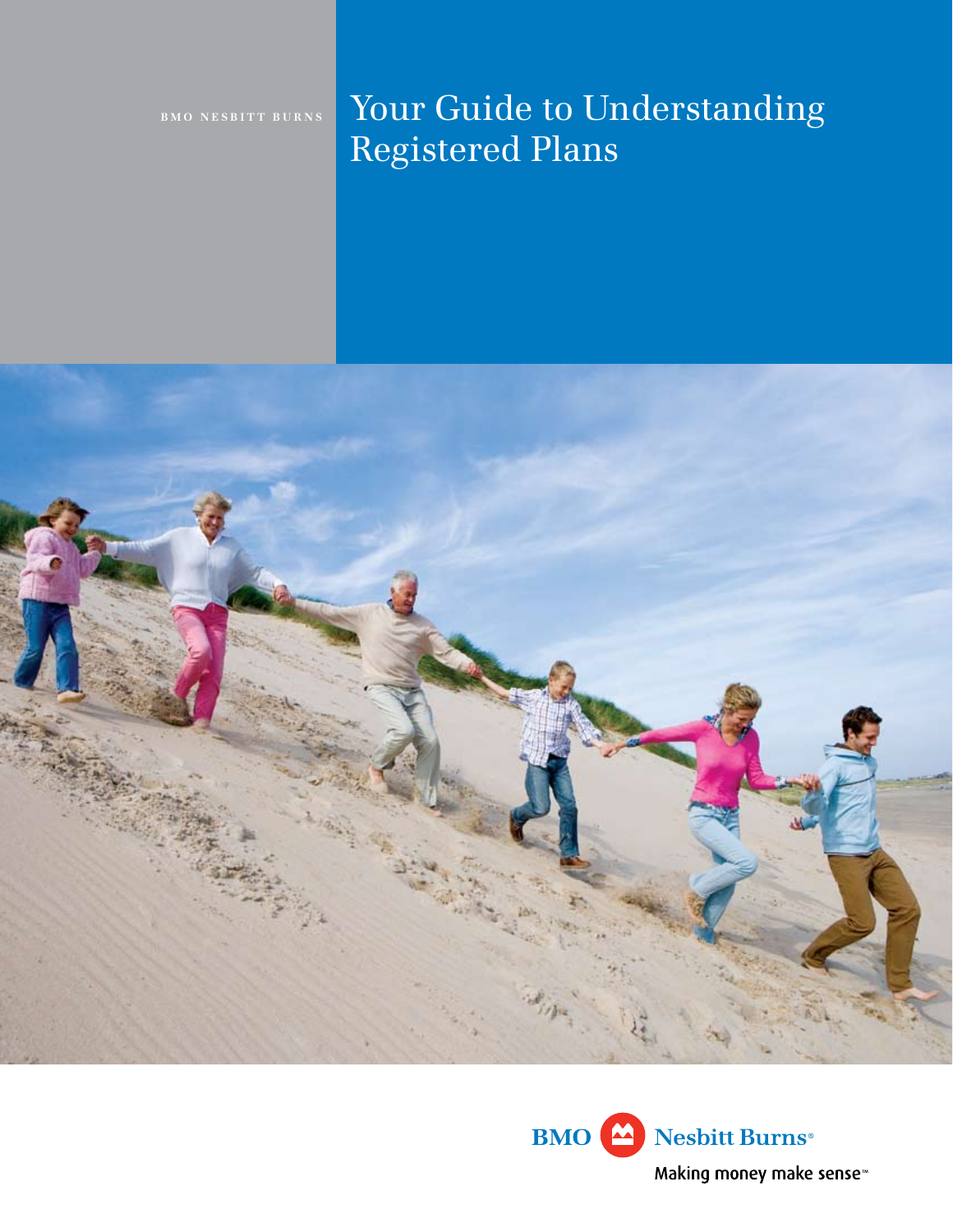## **Contents**

| Registered Education Savings Plans (RESP) Page 10 |  |
|---------------------------------------------------|--|
|                                                   |  |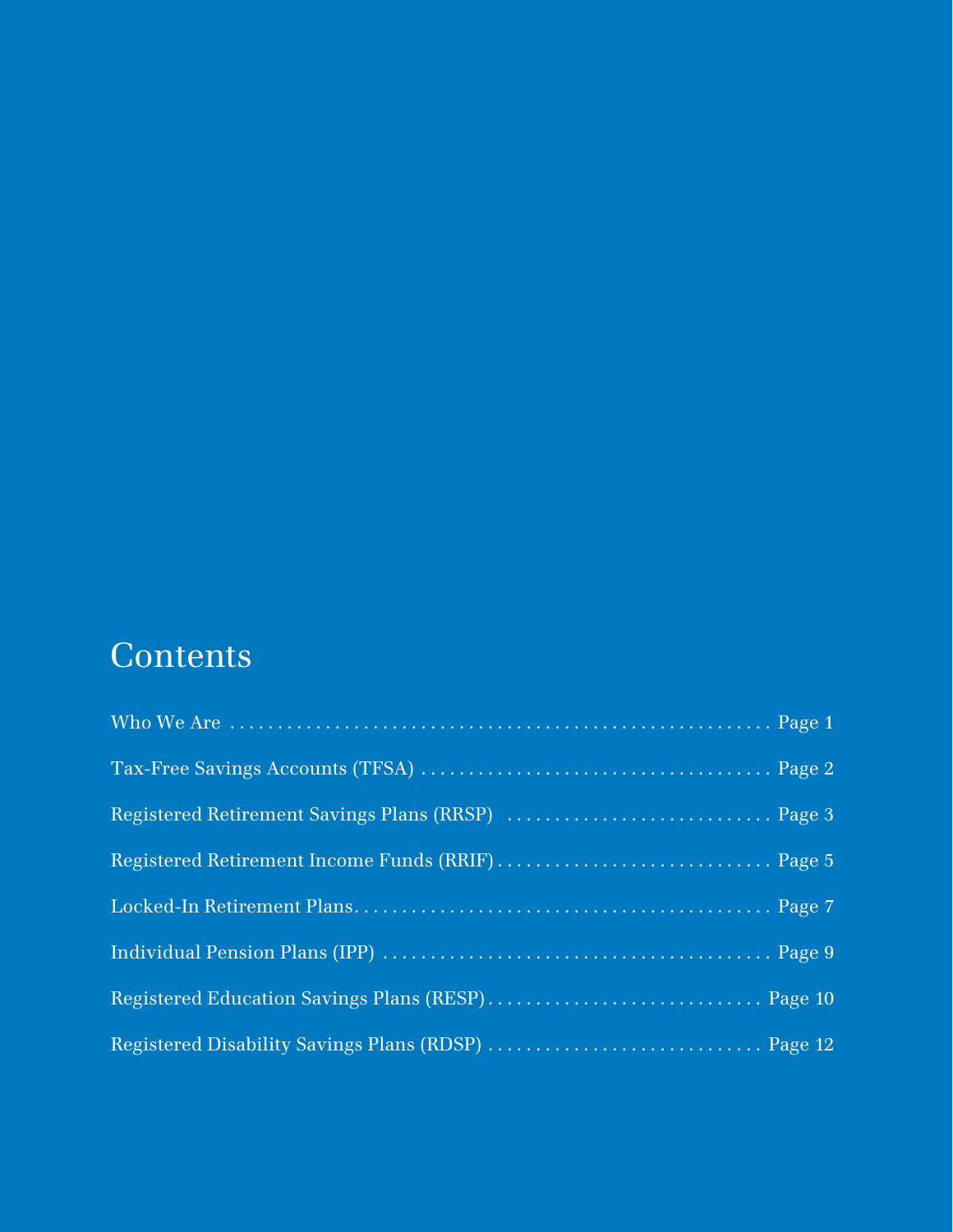

s a member of BMO Financial Group and part of the organization's Private Client Group, BMO Nesbitt Burns has the expertise to manage the most sophisticated wealth needs. Our skilled and knowledgeable Investment Advisors, coupled with our wealth management solutions, help our clients grow and protect their wealth.

We are committed to helping you reach your financial objectives. Whether you are buying your first home or considering your retirement investment choices, there are registered plans and services that can help you save for your goals on a tax assisted basis. Most registered plans are designed to help you save for

retirement and manage your income stream in retirement. Our Investment Advisors have the experience and expertise to help you address any gaps with your investment and retirement planning goals.

This guide provides an overview of the benefits of registered plans and how they fit into your financial situation. Your BMO Nesbitt Burns Investment Advisor can develop and implement a personalized financial plan, taking advantage of the benefits and strategies available through registered plans.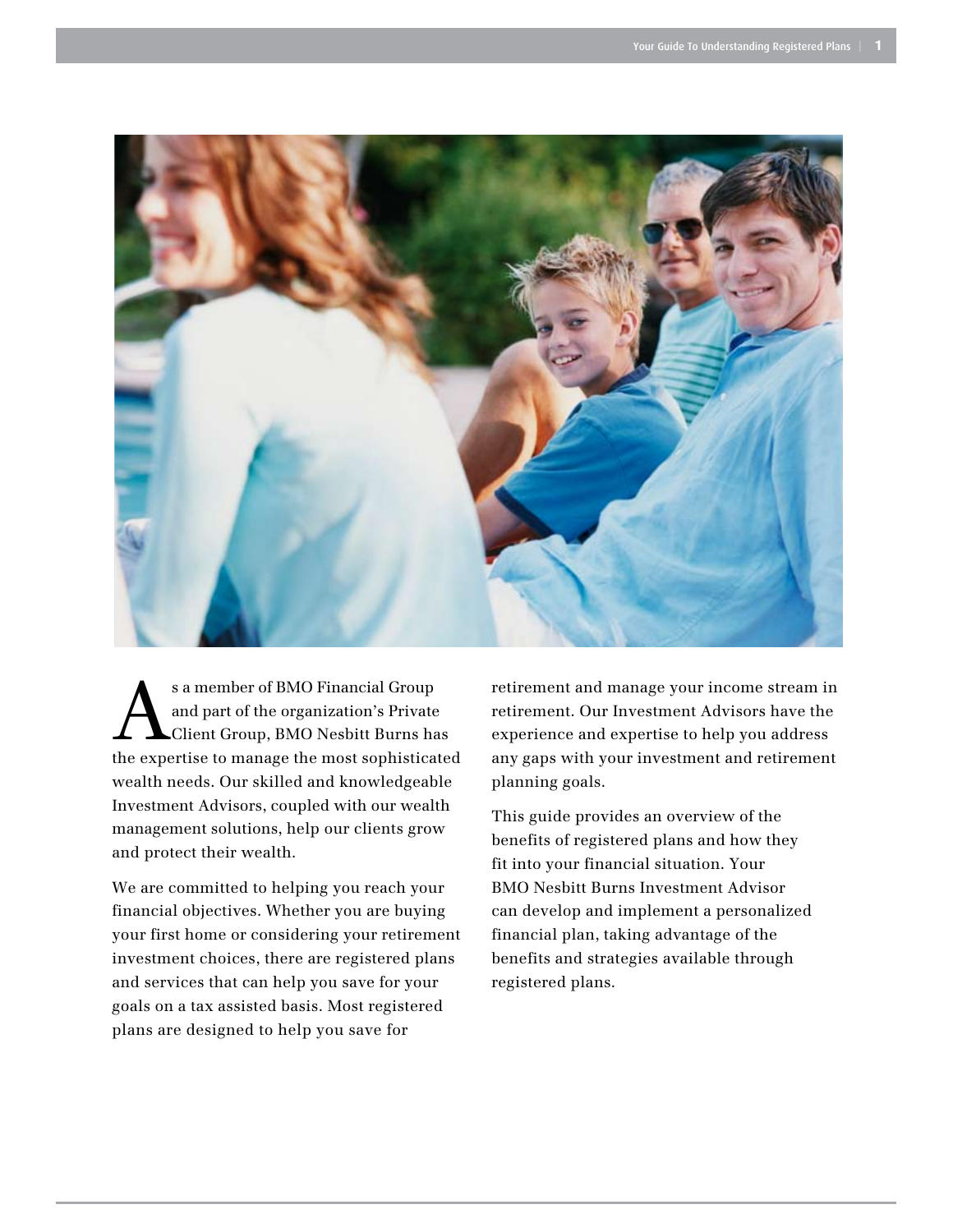

### Tax-Free Savings **Accounts**

The Tax-Free Savings Account (TFSA) is often described by the financial planning community as the single most important savings vehicle since the introduction of the RRSP. Introduced in 2009, a TFSA is an ideal tax-advantaged savings vehicle that allows your investment holdings to grow and earn income tax-free.

Contributions to a TFSA are not tax deductible for income tax purposes; however your savings, including interest, dividends and capital gains grow tax-free inside your account. In addition, there is no tax payable when you make a withdrawal from your TFSA. The savings you accumulate in your TFSA can be used at anytime and for any purpose – it's completely up to you.

Each year you accumulate additional contribution room. Unused TFSA contribution room can be carried forward indefinitely. For example, if you contribute \$1,000 less than your annual limit in a given year, that \$1,000 will be added to your contribution limit in the following year. Your annual TFSA contribution limit is shown on your annual Notice of Assessment from Canada Revenue Agency (CRA).

#### TFSA Withdrawals

Withdrawals from a TFSA are tax-free. An amount withdrawn in the current year will be added to your accumulated contribution room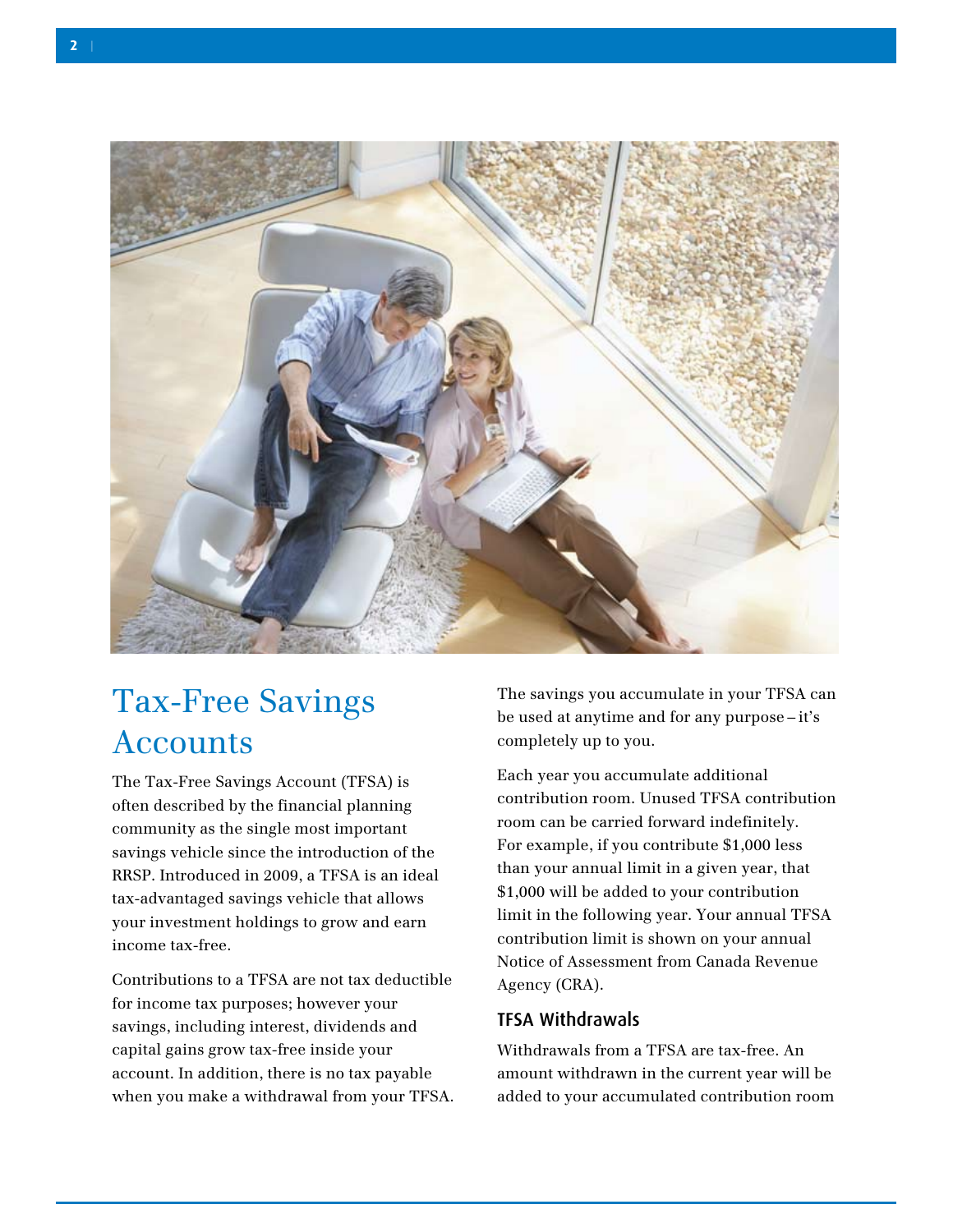at the beginning of the next year. For example, assume a \$5,000 contribution is made in June of the current year, followed by a withdrawal of \$5,400 (\$5,000 contribution + \$400 gain) in October of the same year – as of January  $1<sup>st</sup>$  in the following year, an additional \$5,400 will be added to your TFSA contribution room.

Given the tax-free nature of the investment income and flexibility regarding withdrawals and re-contributions, your Investment Advisor can explore how a TFSA can help you maximize your investment growth with taxefficient strategies. Whether you are looking to tax-shelter non-registered interest or dividend income or depositing surplus pension income, your Investment Advisor can help you determine the strategy that is right for you.

#### Planning Tips & Considerations:

- Neither the income earned nor withdrawals within a TFSA will affect your eligibility for federal income-tested benefits and credits (e.g. Old Age Security, Child Tax Benefit, GST credit, age credit). Consider depositing your surplus RRIF payment or pension income into your TFSA for future tax-free growth.
- • You can provide funds to your spouse, common law partner (hereinafter referred to as "spouse") or even adult children to allow them to contribute to their own TFSA (subject to their personal TFSA contribution limit). None of the income earned within their TFSA is attributed back to you.

### Registered Retirement Savings Plans

A Registered Retirement Savings Plan (RRSP) is a tax-deferred plan designed to help you save for retirement. With an RRSP, your contribution is tax deductible and once in the plan, continues to grow on a tax-deferred basis until the funds are withdrawn. Any funds withdrawn from your RRSP are taxed in the year of the withdrawal. At retirement, the funds may be rolled into any of the RRSP maturity options where they continue to be tax sheltered, except that the amount of money you take out each year is taxable.

Your annual RRSP deduction limit is based on a formula that takes into account your *earned income*, any unused RRSP deduction room and any pension adjustments or past service pension adjustments. You can find your RRSP deduction limit on your annual Notice of Assessment from CRA.

If you do not take full advantage of the RRSP deduction room available to you this year, the unused contribution room is carried forward for use in a future year. For example, you have \$15,000 of RRSP contribution room but can't make a full contribution this year; the carry forward rules allow you to carry part or all of the \$15,000 contribution room forward for use in a later year. The RRSP deduction limit indicated on your annual Notice of Assessment will already factor in any unused RRSP room from previous years.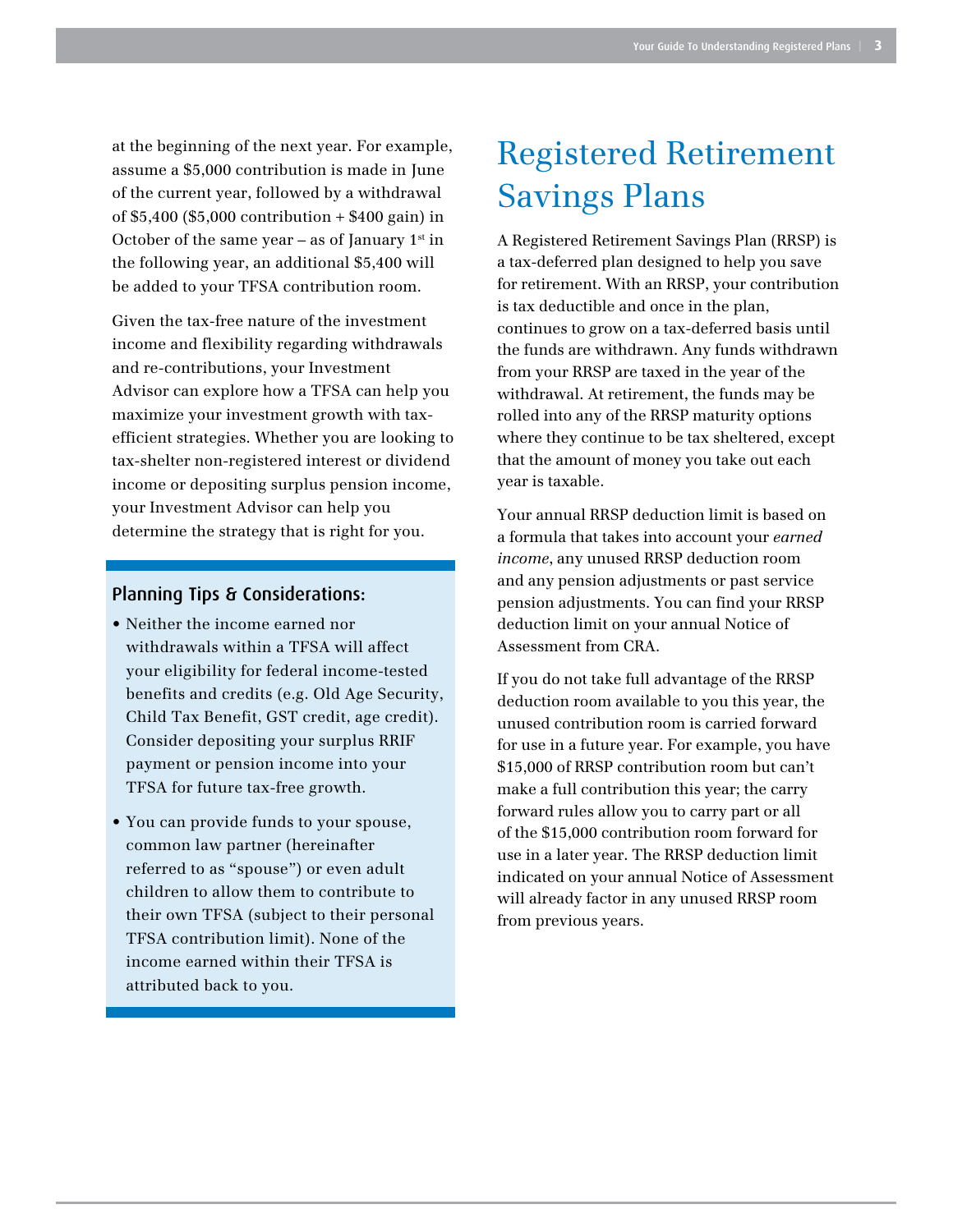

#### RRSP Withdrawals

While the funds in an RRSP are designed to provide you with a lifetime retirement income, CRA does allow withdrawals from your RRSP at any time. However, when money is withdrawn from your RRSP, it is considered part of your taxable income for that year and the trustee of your plan is required to withhold tax and remit it to CRA on your behalf. When you prepare your annual tax return, the tax withheld is reported as tax already paid. It is also important to note that the contribution room used is lost forever when withdrawn.

An exception to the rule is provided for withdrawals made under federal government programs like the Home Buyers' Plan (HBP) and the Lifelong Learning Plan (LLP). These programs allow you to withdraw tax-free from your RRSP under specific conditions to help purchase a home or help finance education.

The funds *borrowed* under these plans must be repaid to your RRSP over time. While the HBP and LLP initially look attractive because no interest is paid on the funds withdrawn from your RRSP, the loan does have its implications. The considerable cost to your RRSP is the potential growth of the loan amount and the compound income it would have earned over time in your RRSP. The younger you are, the greater the potential loss to your RRSP. In addition, if you do not make a scheduled repayment in a given year, the amount is added to your income for that year.

#### Spousal Plans

A Spousal RRSP is the same as a regular RRSP except that a Spousal RRSP is registered in your spouse's name while you, as the contributing spouse, can claim a tax deduction for the contributions you make to the spousal plan. When withdrawals are made, they will be taxed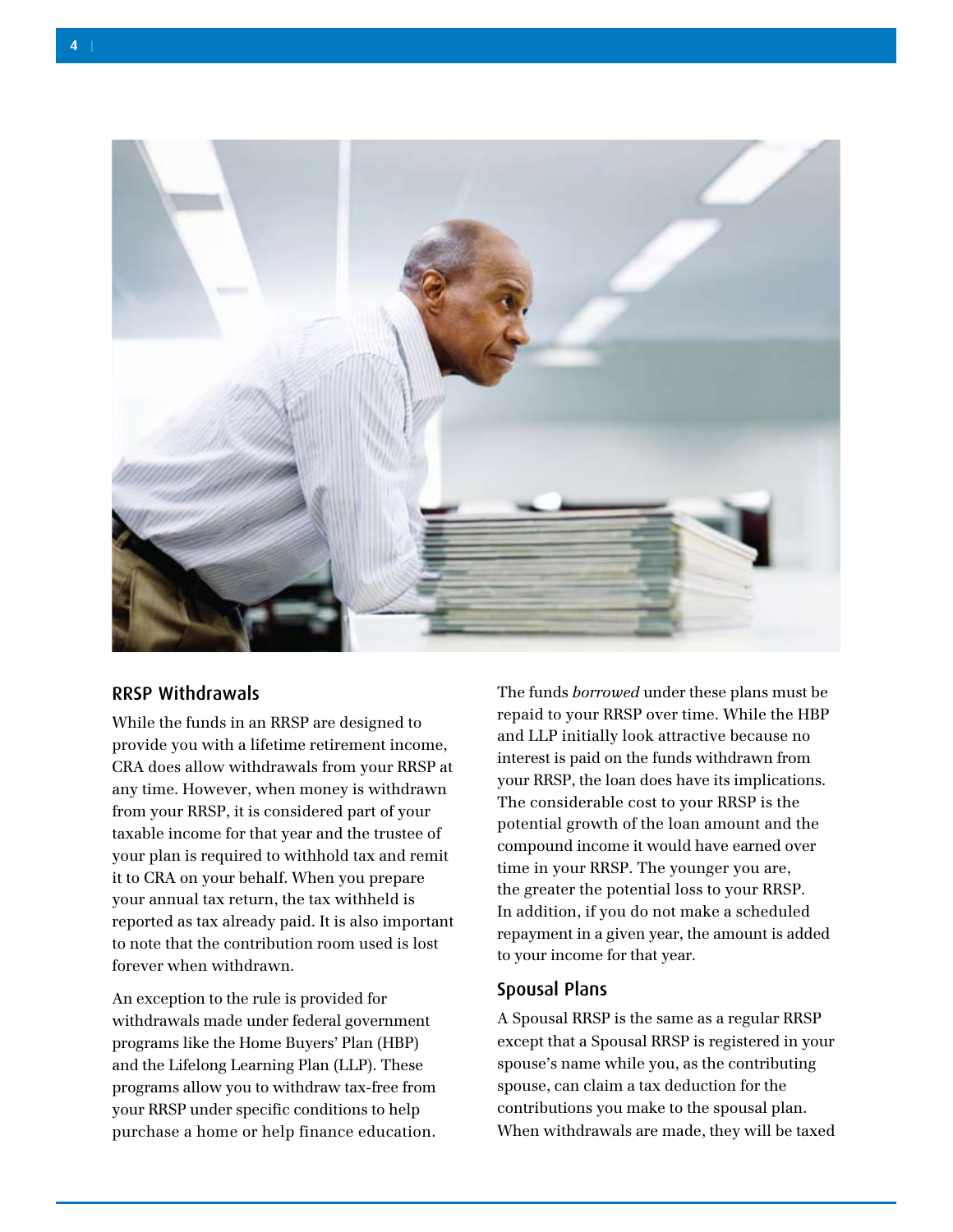in the hands of your spouse (the plan holder), not you (the contributing spouse) as long as no contributions were made to any Spousal RRSP in the year of withdrawal or either of the two preceding years. You should consider a Spousal RRSP if there will be a large discrepancy between your retirement income and that of your spouse. Your RRSP contribution can be made to a Spousal RRSP, your personal RRSP or split between the two plans.

#### Planning Tips & Considerations:

- Many people delay building their retirement assets until 10 or 15 years before they plan to retire because of other financial commitments. However, because of the tremendous impact that compound growth has on the value of your RRSP, start your plan as early as possible to allow your savings to compound for the longest period of time possible. Consider establishing pre-authorized payments to your RRSP as a disciplined savings tool.
- • Consider making RRSP contributions after you turn 71. As long as you still have RRSP contribution room and your spouse is under the age of 71, you can make tax deductible contributions to a Spousal RRSP in your spouse's name.
- If you turned 71 and have earned income which generated RRSP contribution room in the current year, consider making next year's RRSP contribution in December of this year, prior to converting your RRSP into a RRIF. The one percent penalty tax will apply for December; however the tax savings should exceed the penalty tax.

### Registered Retirement Income Funds

A Registered Retirement Income Fund (RRIF) is very much like an RRSP only it works in reverse. Like an RRSP, all of the growth and income generated by the assets in a RRIF are tax-sheltered until they are withdrawn from the plan. Unlike an RRSP, where your purpose is to build retirement assets by making contributions, the purpose of a RRIF is to supplement your retirement income by making regular withdrawals. In fact, CRA requires that you take at least a minimum amount out of your RRIF each year.

#### The RRIF Minimum Annual Payment

Your minimum annual payment is based on your age (as of January 1) and is calculated as a percentage of your RRIF's value at the beginning of each year. If you have a spouse, you may use their age to determine the minimum annual payment. While you may make a withdrawal in the year you open your RRIF, you are not required to do so.

If you withdraw only the minimum from your RRIF, there is no withholding tax applied to the payment. If you take more than the minimum amount out of your RRIF, the Trustee of your plan is required to withhold tax and remit it to CRA on your behalf. When you prepare your annual income tax return, the tax withheld is reported as tax already paid.

Since there is no maximum RRIF limit, you may withdraw any amount of money in excess of the minimum that you wish. This flexibility is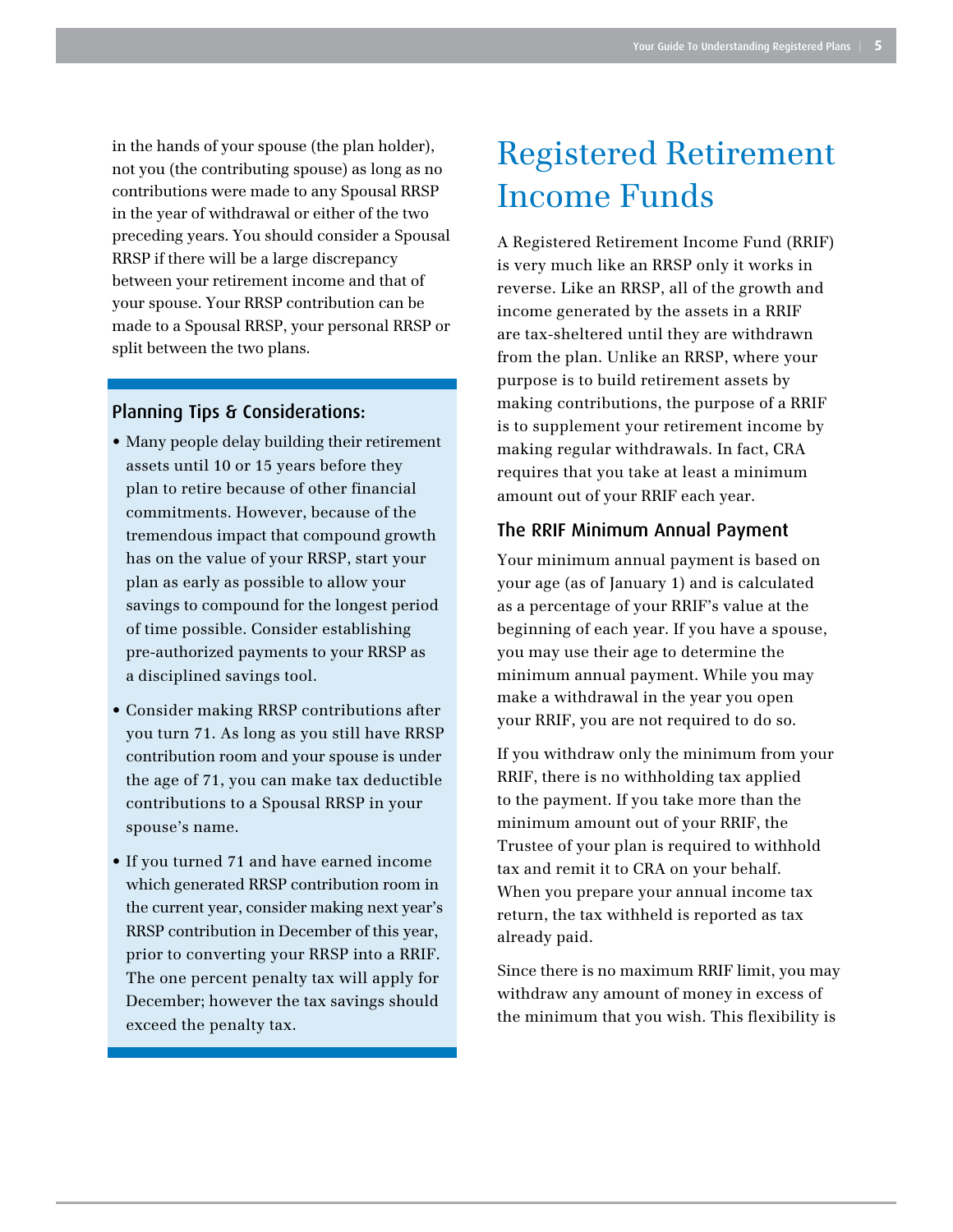

beneficial when additional income is needed to fund a large purchase or expenditure. Careful planning is important when deciding how much to withdraw from a RRIF. If your withdrawals exceed your investment returns, you run the risk of outliving your money. Whatever you take out of your RRIF will be considered taxable income in the year you withdraw it.

#### Converting a Spousal RRSP

If you have made contributions to a Spousal RRSP, you've taken advantage of an effective income splitting opportunity. In most cases, the plan holder will pay the tax on withdrawals provided no contributions were made to any Spousal RRSP in the year of withdrawal or either of the two preceding years (i.e. the "transition period"). However, if you make Spousal RRSP contributions

during this transition period before your spouse transfers the funds to a RRIF, the excess amount over the minimum will be attributed back to you for income tax purposes (but only to the extent of the spousal contributions made in the transition period). After the transition period, or if no spousal contributions were made during the transition period, withdrawals of any amount will be considered your spouse's income.

#### Other RRSP Maturity Options

CRA allows you to choose from among three options when your RRSP matures. In addition to transferring to a RRIF, you can also take a lump-sum cash payment or transfer to an annuity. You can choose one or any combination of these allowable maturity options.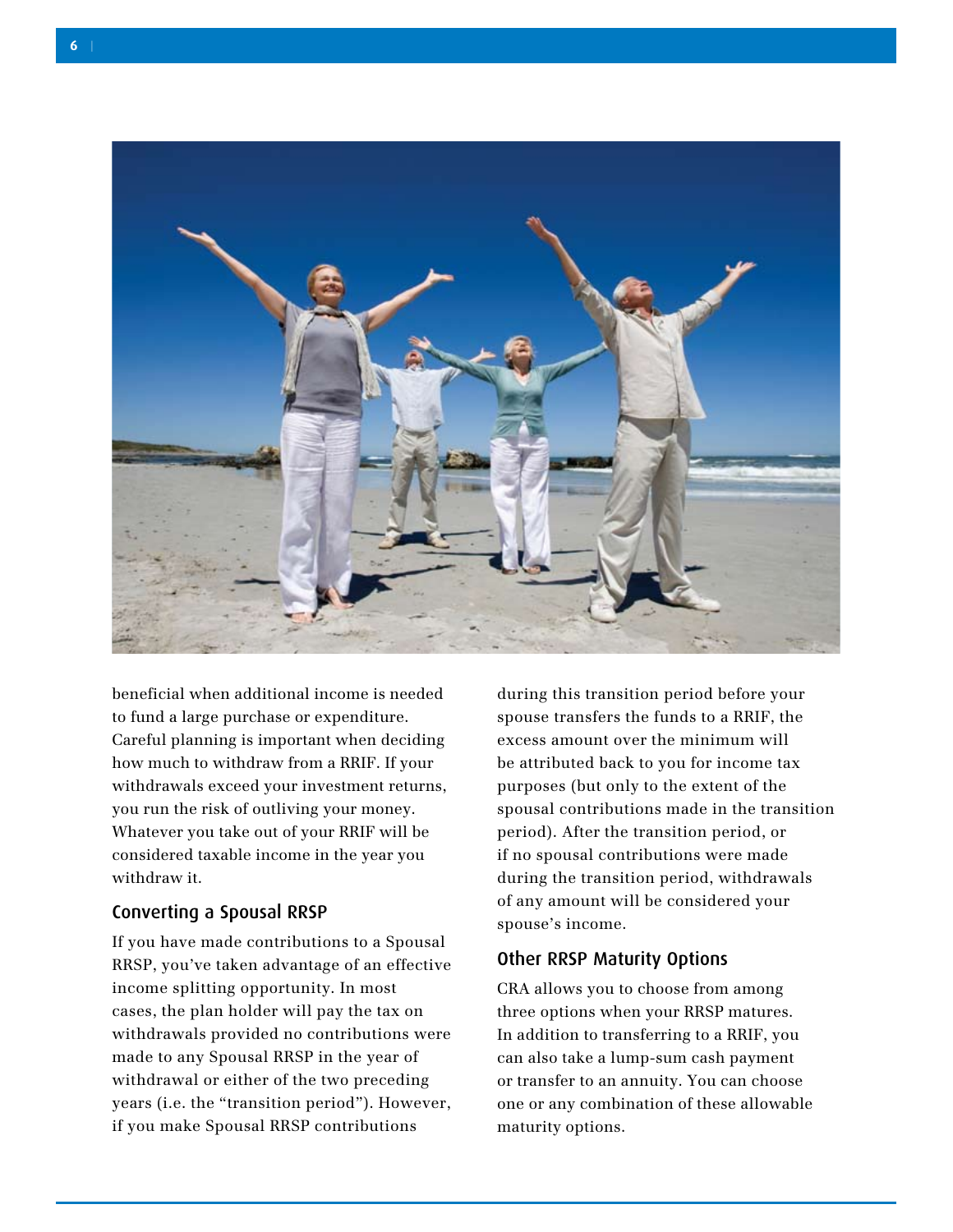You may make lump sum withdrawals at any time. However, cashing in your RRSP in one lump sum is not usually recommended because you must pay income tax on the amount you withdraw in the year you receive it. If you withdraw the funds all at once you could find yourself being taxed at a higher rate than if you had transferred your RRSP into one of the other maturity options and received smaller payments over several years. You may also convert your RRSP on a tax-free basis to a life annuity. A life annuity guarantees you a fixed amount of money each year for the rest of your life. The annuity payments are taxed in the year of receipt. The amount of your annuity payment will be determined by the value of your RRSP, your age, current interest rates, how long a period you want your payments guaranteed and whether or not you also want the payments to continue for as long as your spouse lives. In its simplest form, a life annuity offers you the security of knowing that for as long as you live, you will receive a fixed amount of income.

Selecting the right retirement income option is one of the most important financial and estate planning decisions you will make–especially today, when statistics show that Canadians are living longer, healthier lives. If you're fortunate, your retirement will last 30 years or longer. So it's important to make choices that not only protect your savings but ensure that the purchasing power of your money lasts for decades.

#### Planning Tips & Considerations:

- Use your younger spouse's age if you don't need the funds immediately. If your spouse is younger than you, you may choose to have your minimum withdrawal amount calculated on their age. This will result in a lower minimum withdrawal.
- You do not have to sell RRIF assets to make the RRIF minimum withdrawal. If you don't require the withdrawal as cash for income,

you can choose to transfer specific assets (total value at least equal to the minimum withdrawal amount) held in your RRIF to another type of investment account "in kind" without a sale of the investments. Note, if an "in kind" withdrawal exceeds the minimum withdrawal amount you will be subject to withholding tax and must have cash available in the RRIF to pay this amount.

- • A lot of things can change in your postretirement years, so if you want to leave all of your options open, you should consider a RRIF option when your RRSP matures. The assets in a RRIF continue to grow on a tax-deferred basis until they are withdrawn and as the investing climate changes, you are able to choose investments which protect your capital and maximize your income.
- Consider the potential tax savings available from the pension income splitting rules where you and your spouse's retirement incomes are disproportionate.

### Locked-In Retirement Plans

While staying with one employer for your entire career used to be common, recent trends indicate that most of us will work for four or five different employers prior to retirement. If you belong to a vested pension plan (where the employee has an absolute right to the entire amount of money in the account), each job transition may provide you with an opportunity to transfer your pension to a locked-in registered plan. At retirement, these funds would be rolled into one or more of the locked-in maturity options designed to provide you with a lifetime income.

For all provinces and territories (except Quebec) the pension legislation that will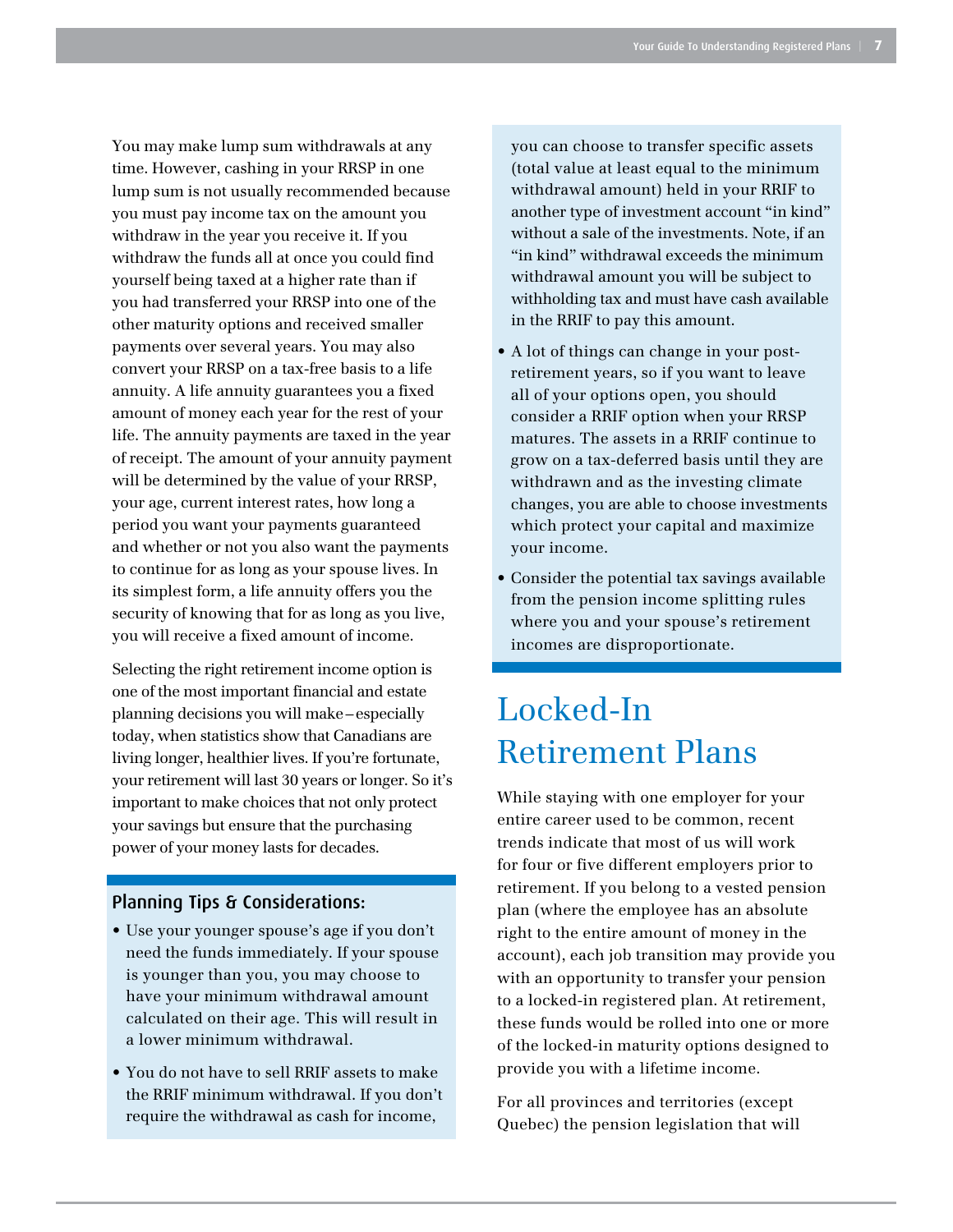

govern your locked-in plan is the legislation of the jurisdiction where you were employed while the pension benefits were being earned. If you are employed in Quebec, regardless of where you live, your plan will be governed under Quebec legislation. Pension plans for employees in certain industries that are "federal undertakings", such as banking, communications and transportation industries have resulting locked-in plans that are governed by the Federal Pension Benefits Standards Act.

Depending on the applicable pension legislation, the locked-in alternative to an RRSP is referred to as a Locked-In RRSP (LRSP) or a Locked-In Retirement Account (LIRA). The purpose of these plans is to ensure that locked-in funds will be used to provide you with a lifetime retirement income. At

retirement or at the plan maturity, the funds must be rolled from your LRSP/LIRA into one or a combination of a life annuity, or, if available in your province, a Life Income Fund (LIF), Locked-in Retirement Income Fund (LRIF) or a Prescribed Registered Retirement Income Fund (PRIF).

If you're a member of a provincially regulated pension plan, you may only transfer the commuted pension entitlements to a LIRA or LRSP approved by the province where you were employed. Subsequent transfers of these locked-in funds are subject to similar restrictions, even if the former employee's province of residence has changed. For example, funds held in an Ontario LIRA may only be transferred to another LIRA, LIF, LRIF, life annuity or registered pension plan, each of which must be governed by Ontario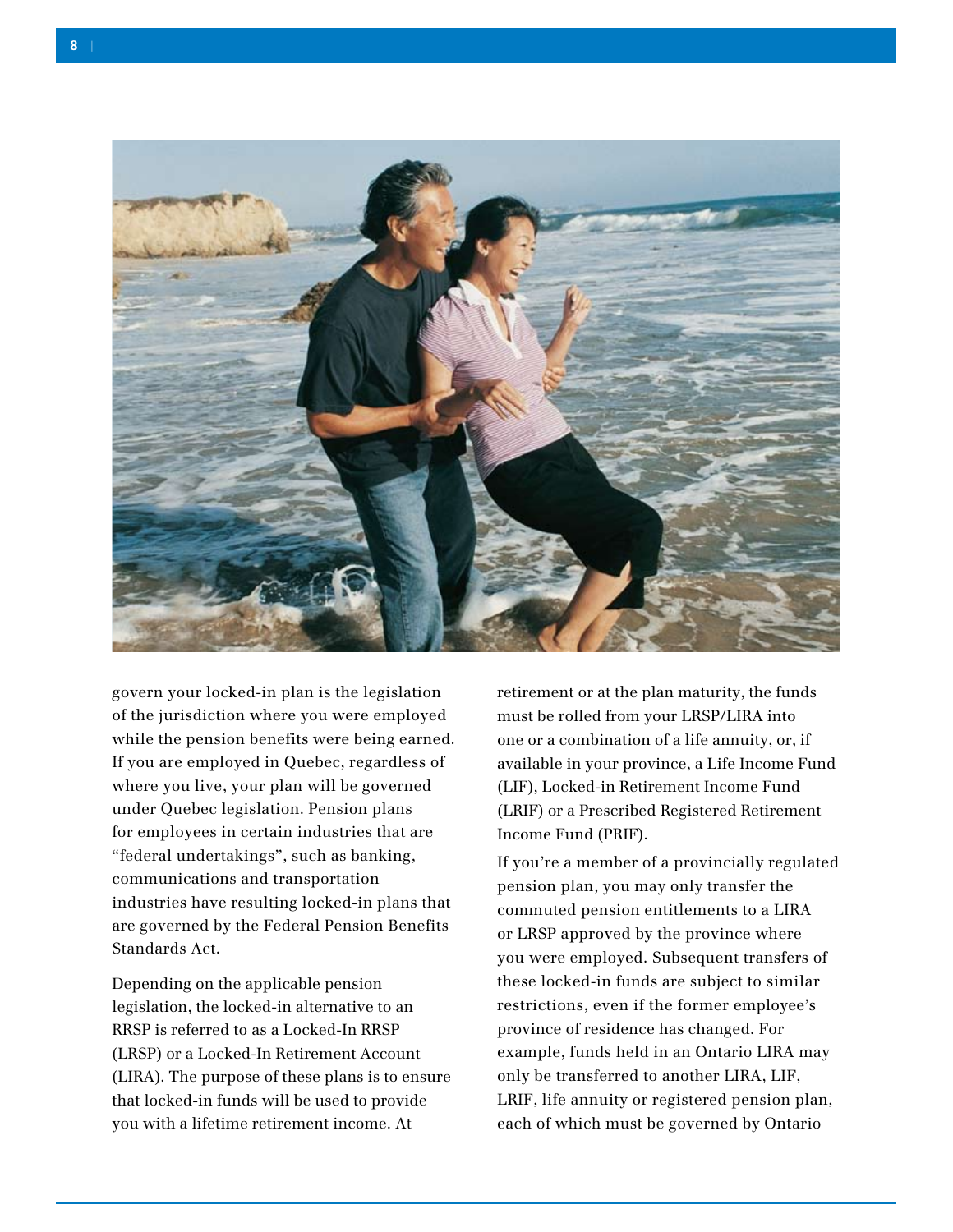pension legislation. Similarly, a federally regulated plan can only be transferred to another federally regulated plan.

There are numerous regulatory requirements surrounding locked-in plans which should be considered. Your Investment Advisor can review your personal situation to outline your options based on the governing jurisdiction.

#### Planning Tips & Considerations:

- If you have one or more locked-in accounts, consider consolidating them into one account if they are regulated by the same provincial or federal legislation.
- Over the years, positive changes have been made in numerous jurisdictions making it easier for you to access locked-in monies. We suggest consulting your Investment Advisor to see if your plan can be unlocked under certain conditions such as small amounts, shortened life expectancy, non residency or financial hardship among others.

### Individual Pension Plans

Individual Pension Plans (IPP) have become an increasingly popular retirement savings vehicle over the past several years. An IPP is a pension plan established for a single individual who is interested in maximizing their tax-assisted retirement savings. If you're a business owner, professional or senior executive, an IPP may allow you to benefit from the retirement savings and tax-deferral advantages of a registered pension plan.

A typical IPP provides what is called a defined benefit – the amount of pension is determined at retirement by reference to a formula. This is different from an RRSP or a defined contribution pension plan, where only the account balance itself is available to provide benefits at retirement.

As a general rule, to maximize the benefits of an IPP, you should be at least 40 years of age and receiving at least \$100,000 per year in T4 earnings from the employer who sponsors the IPP. The longer you have worked for the company and the older you are, the greater the benefit of establishing an IPP.

Employer and employee contributions are tax deductible (within limits) and are not subject to employee withholding taxes. Investment earnings on these contributions grow tax-free until they are used to pay benefits under the plan.

While flexible in terms of its settlement options, the basic purpose of an IPP is to provide a retirement pension to the plan participant. In the right circumstances, an IPP permits much larger tax deductible contributions than an RRSP. An IPP also normally offers the plan member a greater degree of creditor protection than an RRSP. Contributions to an IPP will reduce the amount that you will be able to contribute to your RRSP, by way of a Pension Adjustment (PA).

An IPP presents many benefits and opportunities. Upon the initial set up, you can often make a significant lump sum past service contribution. A valuation is usually completed every three years to ensure that the contributions to the plan are meeting its future liability. If the plan does not meet the assumed 7.5% per annum compound rate of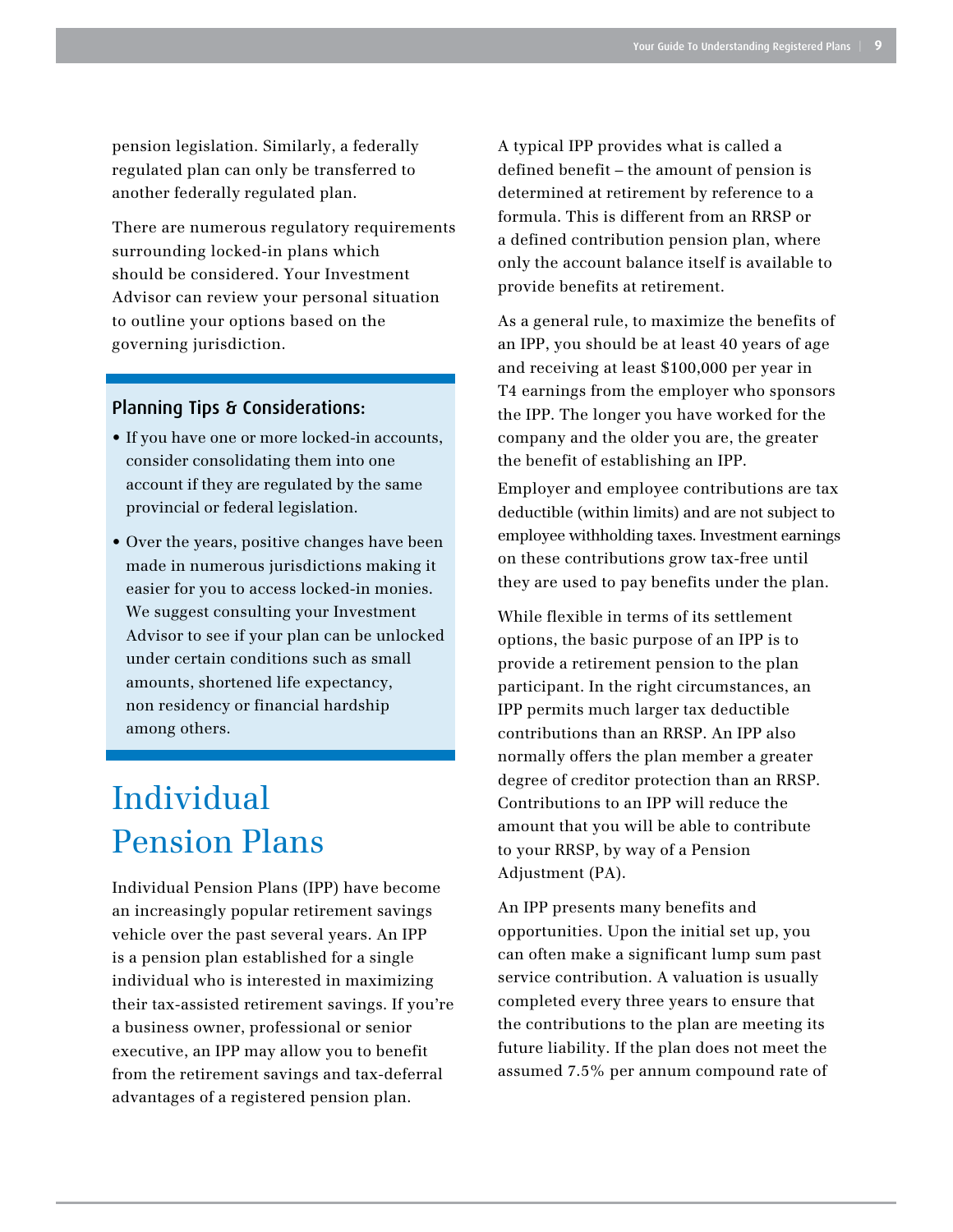

return, the sponsoring company must make additional tax deductible contributions to ensure proper funding at retirement.

#### Planning Tips & Considerations:

- IPPs offer greater creditor protection than RRSPs.
- • Upon retirement, you may be eligible to have additional tax deductible payments made into the pension plan to fund unreduced early retirement benefits (called Terminal Funding).

### Registered Education Savings Plans

While a post-secondary education is an invaluable personal asset, it can be expensive to fund. Government cutbacks and inflation further undermine your ability to save for your child's education. However, the good news is that CRA has significantly enhanced the Registered Education Savings Plan (RESP) rules over the past few years. In addition to the tax advantages, there are increased contribution limits, additional termination options and the Canada Education Savings Grant (CESG).

An RESP is a tax deferral plan designed to help save for a student's post-secondary education. The contributor to the RESP is called the subscriber and the future student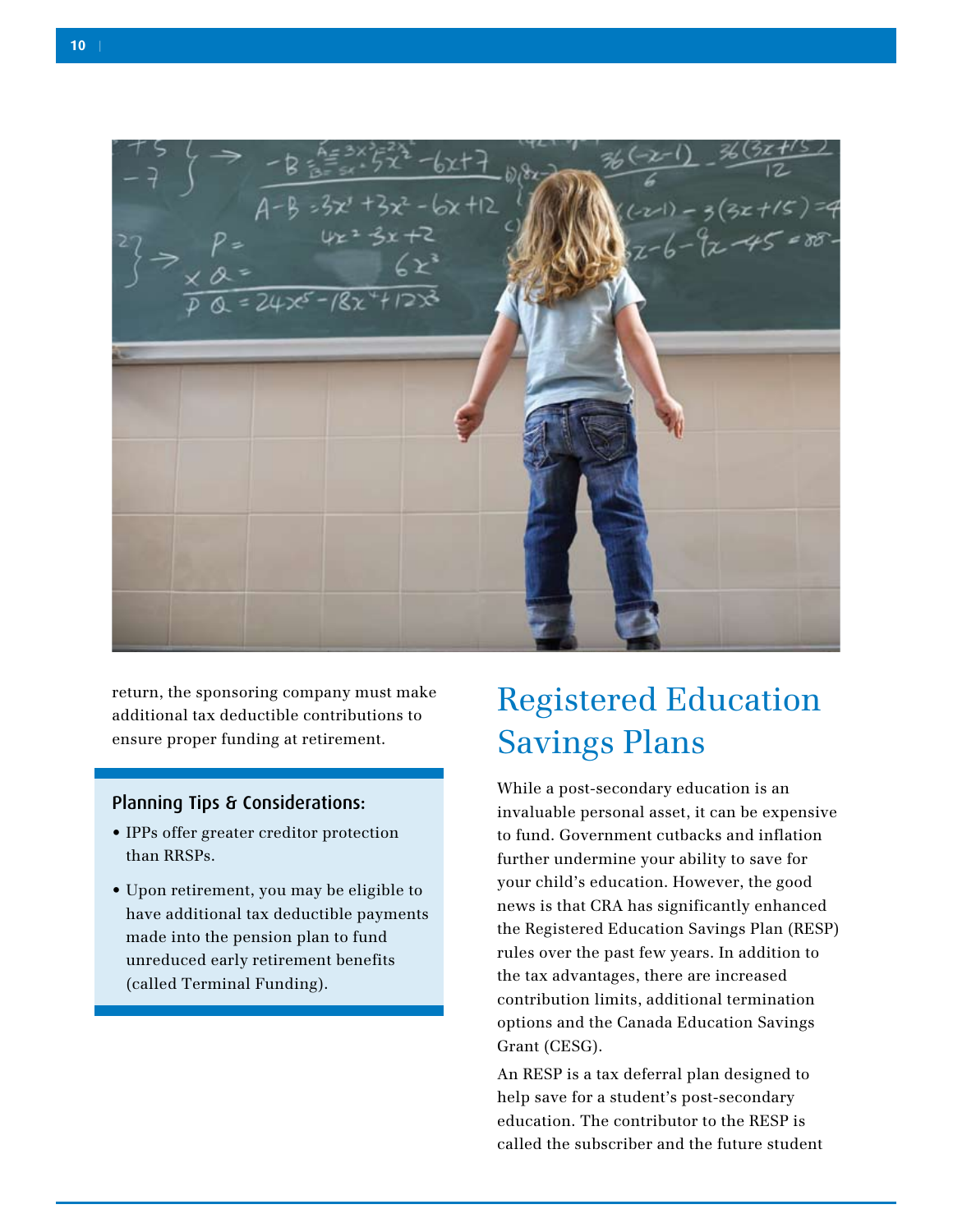is the beneficiary. Although contributions to an RESP are not tax deductible, all of the income in the plan compounds on a tax deferred basis. In addition, there is also the CESG – a federal program that will deposit grants directly into your child's RESP based on your contributions. Finally, when the accumulated income and CESG are withdrawn from the RESP to pay for education expenses, the beneficiary student pays the taxes, not the subscriber. Withdrawals of CESGs and the accumulated income are taxed in the student's hands as ordinary income (i.e. there are no dividend tax credits or reduced capital gain tax rates). Generally, this income would attract little or no tax if withdrawn over a few years due to the student's basic personal exemption and tuition and education tax credits.

While most RESPs are set up by parents for the benefit of a child, anyone who wants to help fund someone's education may set up an RESP, including grandparents, aunts, uncles, godparents and friends. You may even set up a plan for yourself.

There are two types of RESPs: single beneficiary and family plans. As the name implies, with a single beneficiary plan there is only one beneficiary. You may name anyone as the beneficiary – any related or non-related child or adult, even yourself or your spouse. A family plan is one RESP that is set up for the benefit of more than one child within a family. Each beneficiary of a family plan must be related to the subscriber by blood relationship or adoption.

#### RESP Contributions

Your RESP contributions are not tax deductible nor are they considered taxable when withdrawn. The main reason for contributing to an RESP is that all of the

investment income generated compounds on a tax-deferred basis. The tax-deferred compounding of income can result in substantial growth in the plan. When the income and CESG are paid out for education expenses – called Education Assistance Payments (EAPs) – the funds are taxed in the student's hands and not the subscriber's.

To obtain the maximum benefit from an RESP and the CESG, it makes sense to start your savings program early. Your Investment Advisor can help you determine the best way to finance your child's education and work with you to develop a savings program that ensures you'll meet your education savings goals.

#### Planning Tips & Considerations:

- • A child may be the beneficiary of more than one RESP. If more than one adult is contributing to an RESP for a beneficiary, ensure all of the contributions made to the separate plans for that child do not exceed the RESP lifetime contribution limits. Exceeding the limits will result in penalties.
- • Open a family plan when possible in the event one child decides not to pursue post-secondary education. A family plan allows contributions to be made into one RESP for all of the children. The main benefit of a family plan is that the RESP income does not have to be paid out proportionately between the beneficiaries.

If one child does not pursue post-secondary studies, the other beneficiaries may use the income and CESG (within their limits) for their education.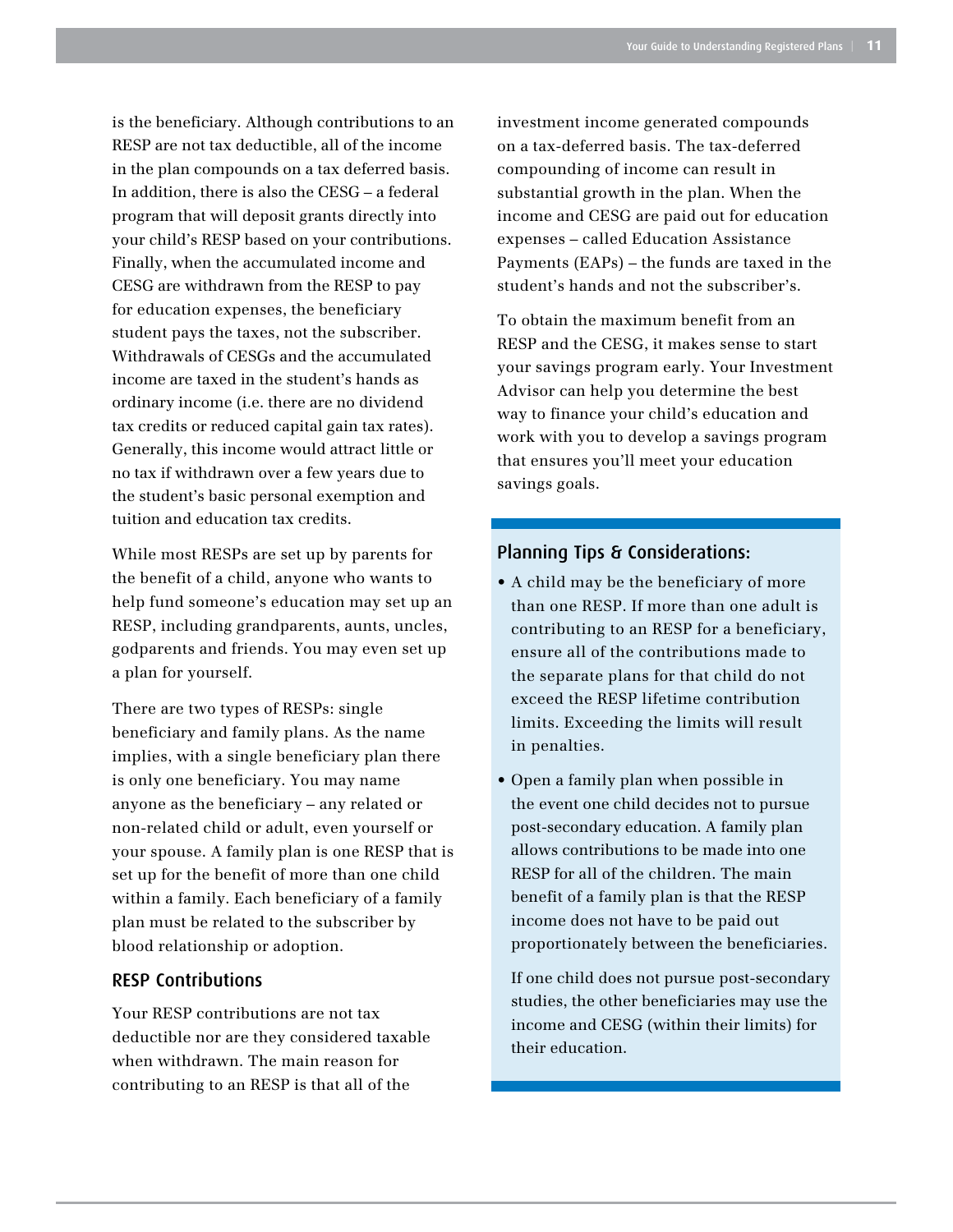## Registered Disability Savings Plans

A Registered Disability Savings Plan (RDSP) is designed to help parents and others save for the long-term financial security of persons with severe or prolonged disabilities who are eligible for the Disability Tax Credit. Contributions to an RDSP are not tax deductible; however investment earnings grow tax free. In addition, there is the opportunity for contributions to qualify for payments from the Canada Disability Savings Grant (CDSG) program. Lower income families may also qualify for payments from the Canada Disability Savings Bond (CDSB) program without having to make a contribution to an RDSP. Earnings withdrawn under the disability assistance payment are taxable in the hands of the beneficiary.

While RDSPs are not available at BMO Nesbitt Burns, your Investment Advisor can assist you with a plan through BMO Bank of Montreal or BMO Guardian Funds.

## About BMO Nesbitt Burns

BMO Nesbitt Burns is one of Canada's largest and most respected full-service investment firms. We offer a comprehensive set of wealth management solutions, backed by the country's top investment research team. 1

The firm has an unwavering belief in the power of the Advisor-Client relationship. BMO Nesbitt Burns is a core part of the success of BMO, Canada's oldest bank, founded in 1817. Across Canada we have an extensive network of approximately 1300 Investment Advisors at over 70 branches.

The origins of BMO Nesbitt Burns' predecessor firms date back to 1912. In 1987, BMO Bank of Montreal acquired Nesbitt Thomson, then one of Canada's oldest and most respected investment houses. In 1994, BMO Bank of Montreal also acquired Burns Fry, one of the largest dealers of Canadian equities and debt securities. Nesbitt Thomson and Burns Fry were then merged to become BMO Nesbitt Burns.

If you would like more information about our registered plans, please contact your BMO Nesbitt Burns Investment Advisor or visit the BMO Nesbitt Burns office nearest you.

(1) Brendan Wood International Survey. Institutional Equity Research, Sales and Trading Performance in Canada, 2009 Report.

The comments included in the publication are not intended to be a definitive analysis of tax law: The comments contained herein are general in nature and professional advice regarding an individual's particular tax position should be attained in respect of any person's specific circumstances. BMO Nesbitt Burns Inc. and BMO Nesbitt Burns Ltée provide this commentary to clients for informational purposes only. The information contained herein is based on sources that we believe to be reliable, but is not guaranteed by us, may be incomplete or may change without notice. The comments included in this document are general in nature, and professional advice regarding an individual's particular position should be obtained. BMO Nesbitt Burns Inc. and BMO Nesbitt Burns Ltée are indirect subsidiaries of Bank of Montreal. "BMO (M-bar Roundel symbol)" is a registered trademark of Bank of Montreal, used under licence. "Nesbitt Burns" is a registered trademark of BMO Nesbitt Burns Corporation Limited, used under licence. TM/® Trade-marks/registered trade-marks of Bank of Montreal, used under license.

All insurance products and advice are offered through BMO Nesbitt Burns Financial Services Inc. by licensed life insurance agents, and, in Quebec, by financial security advisors.

Member-Canadian Investor Protection Fund